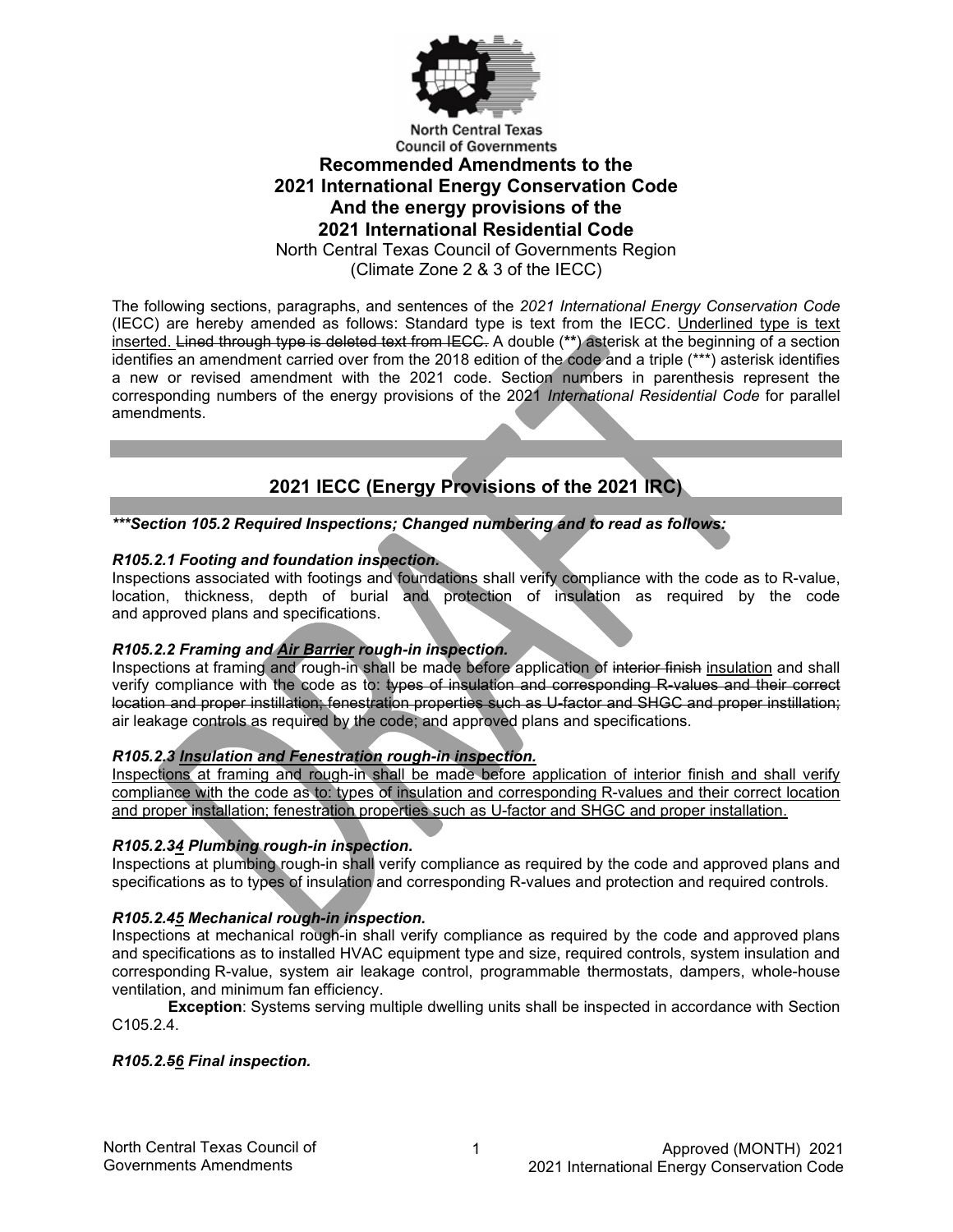

The building shall have a final inspection and shall not be occupied until approved. The final inspection shall include verification of the installation of all required building systems, equipment and controls and their proper operation and the required number of high-efficacy lamps and fixtures.

## *\*\*\*Section C102; add Section C102.1.2 (N1101.4.1) to read as follows:*

**C102.1.2 Alternative compliance**. A building certified by a national, state, or local accredited energy efficiency program and determined by the Energy Systems Laboratory to be in compliance with the energy efficiency requirements of this section may, at the option of the Code Official, be considered in compliance. The United States Environmental Protection Agency's Energy Star Program certification of energy code equivalency shall be considered in compliance.

**\*\*\*Section R102 General; add R102.1.2(N1101.4.1) to read as follows:**

**R102.1.2 (N1101.4.1) Alternative compliance**. A building certified by a national, state, or local accredited energy efficiency program and determined by the Energy Systems Laboratory to be in compliance with the energy efficiency requirements of this section may, at the option of the Code Official, be considered in compliance. The United States Environmental Protection Agency's Energy Star Program certification of energy code equivalency shall be considered in compliance. Regardless of the program or the path to compliance, each 1- and 2-family dwelling shall be tested for building thermal envelope air leakage, duct leakage, and mechanical ventilation airflow as prescribed in Section R402.4.1.2 (N1102.4.1.2), R403.3.3 (N1103.3.3), and R403.6.3 (N1103.6.3) respectively.

*(Reason: This amendment is added to allow alternative compliance in accordance with Texas HB 1365, 78th Legislature. Codified in Chapter 388 Texas Building Energy Performance Standards: §388.003(i). The last sentence to Section R102.1.2 (N1101.4.1) was added to ensure that every house is tested in accordance with the mandatory provisions of the code.)*

**Section R202 (N1101.6) Definitions;** *add the following definition:*

**\*\*PROJECTION FACTOR.** The ratio of the horizontal depth of the overhang, eave or permanently attached shading device, divided by the distance measured vertically from the bottom of the fenestration glazing to the underside of the overhang, eave or permanently attached shading device.

*(Reason: The amendment to Section 402.3.2 (N1102.3.2) Glazed fenestration SHGC was proposed by the TAB. ESL determined the proposal to be not less restrictive than the 2015 IECC. This added definition is necessary as part of that amendment. The amendment will provide additional options for SHGC selection.)*

**Section R202 (N1101.6) Definitions;** *add the following definition:*

\*\***DYNAMIC GLAZING.** Any fenestration product that has the fully reversible ability to change it performance properties, including *U-*factor, solar heat gain coefficient (SHGC), or visible transmittance (VT).

*(Reason: This term is referenced in Section R402.3.2. This definition of DYMANIC GLAZING is also found in the Commercial provisions of the code.)*

*\*\*\*Table 402.1.2 Maximum Assembly/Climate Zone items: amend table as follows.*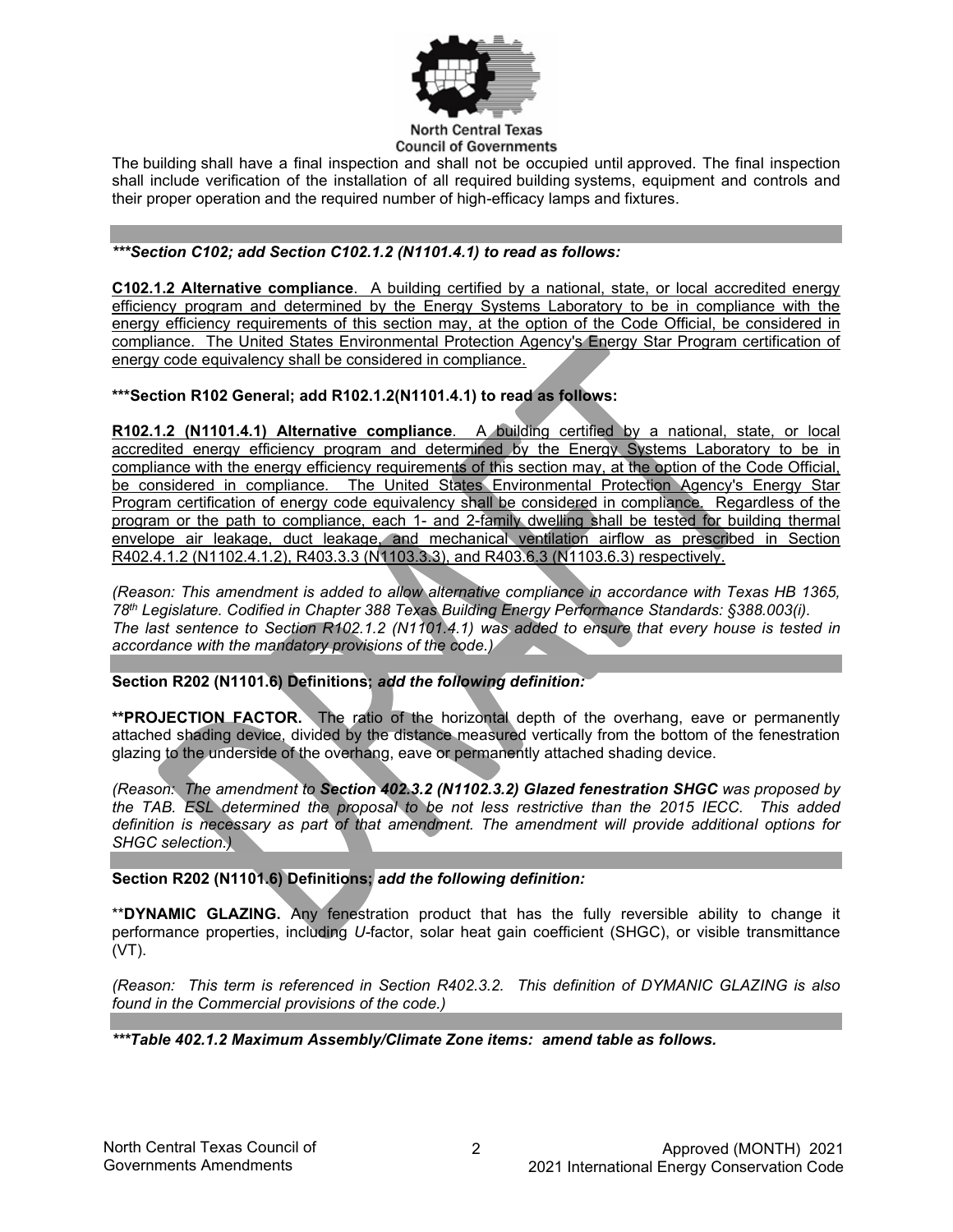

| <b>Climate Zone</b> | <b>Fenestration</b><br>U-Factor <sup>f</sup> | <b>Ceiling</b><br><b>U-Factor</b> |
|---------------------|----------------------------------------------|-----------------------------------|
|                     | .40                                          | $0.26 - 0.29$                     |
|                     | 0.30 0.32                                    | 0.2600.29                         |

*\*\*\*Table 402.1.3 Insulation/Climate Zone items: amend table as follows.*

| <b>Climate Zone</b> | <b>Fenestration</b><br>U-Factor <sup>b,i</sup> | <b>Ceiling</b><br><b>R-Value</b> | <b>Wood Frame</b><br><b>Wall R-Value</b> | <b>Slab R-Value</b><br>& Depth |
|---------------------|------------------------------------------------|----------------------------------|------------------------------------------|--------------------------------|
|                     | .40                                            | 49.42                            | 13 or $0 + 10$                           |                                |
|                     | <b>0.30 0.32</b>                               | 49.42                            | 19 or 13+53ci,<br>$0 + 15$               | <del>10ci. 2 ft</del> 0        |

*(Reason: Amended table to meet current building techniques, market conditions and product availability. Amended to avoid conflict between North Texas termite zone and slab R value in code.)*

## *\*\*\*Section C402.5.2 Dwelling and sleeping unit enclosure testing. Added the underlined to read as follows*

C402.5.2 Dwelling and sleeping unit enclosure testing. The building thermal envelope shall be tested in accordance with ASTM E779. ANSI/RESNET/ICC 380, ASTM E1827 or an equivalent method approved by the code official. The measured air leakage shall not exceed 0.30 cfm/ft2 (1.5 Us m2) of the testing unit enclosure area at a pressure differential of 0.2 inch water gauge (50 Pa). Where multiple dwelling units or sleeping units or other occupiable conditioned spaces are contained within one building thermal envelope, each unit shall be considered an individual testing unit, and the building air leakage shall be the weighted average of all testing unit results, weighted by each testing unit's enclosure area. Units shall be tested separately with an unguarded blower door test as follows:

1. Where buildings have fewer than eight testing units, each testing unit shall be tested.

2. For buildings with eight or more testing units, the greater of seven units or 20 percent of the testing units in the building shall be tested, including a top floor unit, a ground floor unit, a middle floor unit, and a unit with the largest testing unit enclosure area. For each tested unit that exceeds the maximum air leakage rate, an additional two three units shall be tested, including a mixture of testing unit types and locations.

*(Reason: For many multifamily (R2 classifications) projects, it is very costly and time consuming to test each dwelling unit for projects where there may be dozens of dwelling units in each building. Considering that the same tradesman generally constructs a building, it is reasonable to deem that construction practices are consistent and that if a reasonable sampling of units tested pass then all units would pass. These amendments are in line with RESNET sampling guidelines.)*

*\*\*\*Section R402.4.1 Building thermal envelope; add section R402.4.1.4 to read as follows*

R402.4.1.4 Sampling options for R2 multifamily dwelling units. For buildings with eight or more testing units that must be tested as required by R402.1.2 or R402.1.3, the greater of seven units or 20 percent of the testing units in the building shall be tested, including a top floor unit, a ground floor unit, a middle floor unit, and a unit with the largest testing unit enclosure area. For each tested unit that exceeds the maximum air leakage rate, an additional three units shall be tested, including a mixture of testing unit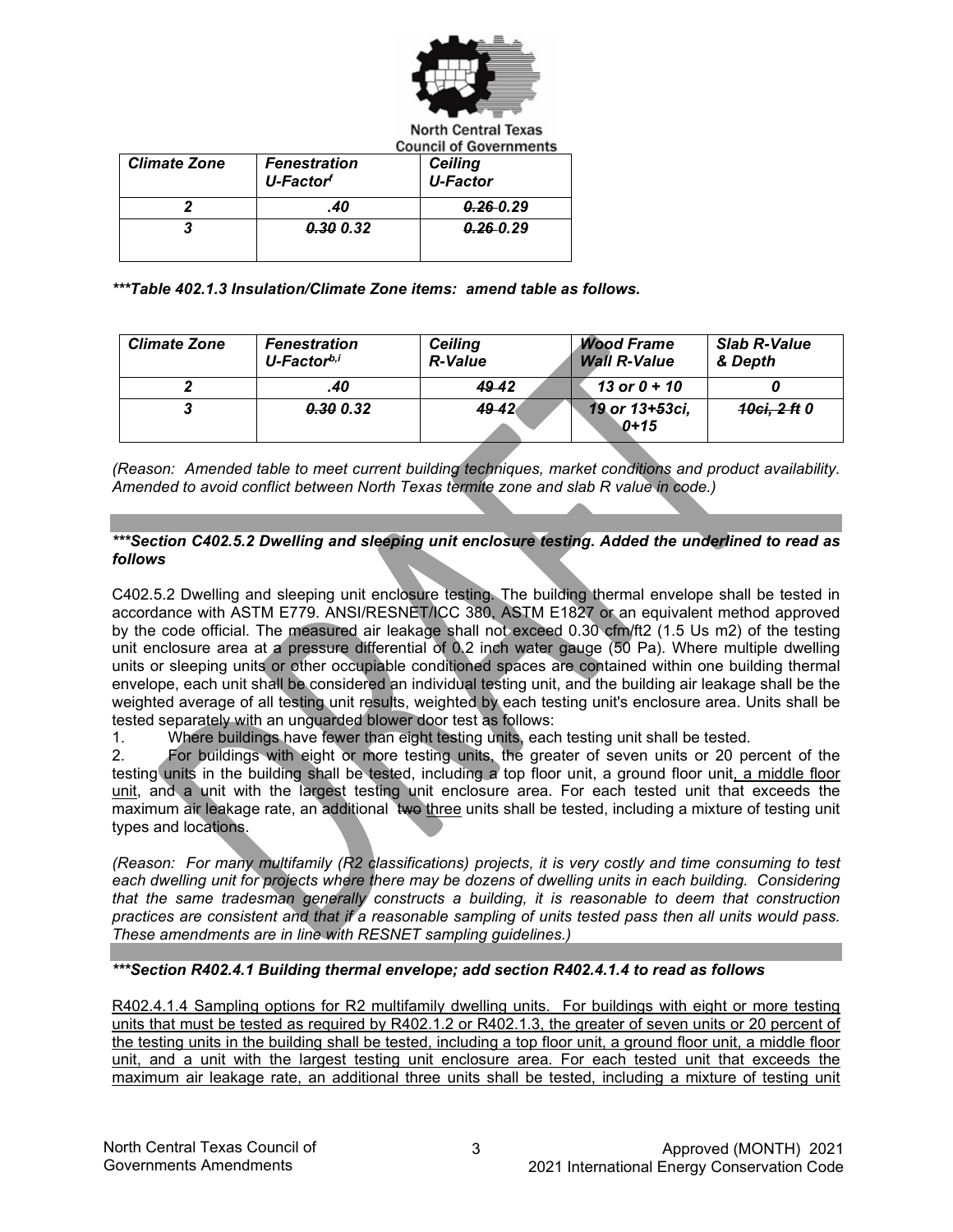

**Council of Governments** 

types and locations. Where buildings have fewer than eight testing units, each testing unit shall be tested.

*(Reason: For many multifamily (R2 classifications) projects, it is very costly and time consuming to test each dwelling unit for projects where there may be dozens of dwelling units in each building. Considering that the same tradesman generally constructs a building, it is reasonable to deem that construction practices are consistent and that if a reasonable sampling of units tested pass then all units would pass. These amendments are in line with the commercial provisions of the commercial 2021 IECC and RESNET sampling guidelines.)*

## *\*\*\*Section R403.3 Ducts; add section R403.3.8 to read as follows*

R403.3.8 Sampling options for R2 multifamily dwelling units. For buildings with eight or more testing units that must be tested as required by R403.3.5, the greater of seven units or 20 percent of the testing units in the building shall be tested, including a top floor unit, a ground floor unit, a middle floor unit, and a unit with the largest testing unit floor area. For each tested unit that exceeds the maximum duct leakage rate, an additional three units shall be tested, including a mixture of testing unit types and locations. Where buildings have fewer than eight testing units, each testing unit shall be tested.

*(Reason: For many multifamily (R2 classifications) projects, it is very costly and time consuming to test each dwelling unit for projects where there may be dozens of dwelling units in each building. Considering that the same tradesman generally constructs a building, it is reasonable to deem that construction practices are consistent and that if a reasonable sampling of units tested pass, then all units would pass. These amendments are in line with the commercial provisions of the commercial 2021 IECC and RESNET sampling guidelines.)*

## *\*\*\*Section R403.6 Mechanical Ventilation; add section R403.6.4 to read as follows*

R403.6.4 Sampling options for R2 multifamily dwelling units. For buildings with eight or more testing units that must be tested as required by R403.6.3, the greater of seven units or 20 percent of the testing units in the building shall be tested, including a top floor unit, a ground floor unit, a middle floor unit, and a unit with the largest testing unit floor area. For each tested unit that does not meet the minimum ventilation rate, an additional three units shall be tested, including a mixture of testing unit types and locations. Where buildings have fewer than eight testing units, each testing unit shall be tested.

*(Reason: For many multifamily (R2 classifications) projects, it is very costly and time consuming to test*  each dwelling unit for projects where there may be dozens of dwelling units in each building. Considering *that the same tradesman generally constructs a building, it is reasonable to deem that construction practices are consistent and that if a reasonable sampling of units tested pass, then all units would pass. These amendments are in line with the commercial provisions of the commercial 2021 IECC and RESNET sampling guidelines.)*

## **\*\*\*R405.2 Performance-based compliance. Added to underlined to read as follows.**

R405.2 Performance-based compliance. Compliance based on total building performance requires that a *proposed design* meets all of the following:

- 1. The requirements of the sections indicated within Table R405.2.
- 2. The building thermal envelope greater than or equal to levels of efficiency and solar heat gain coefficients in Table R402.1.1 or R402.1.3 of the 2009 *International Energy Conservation Code.*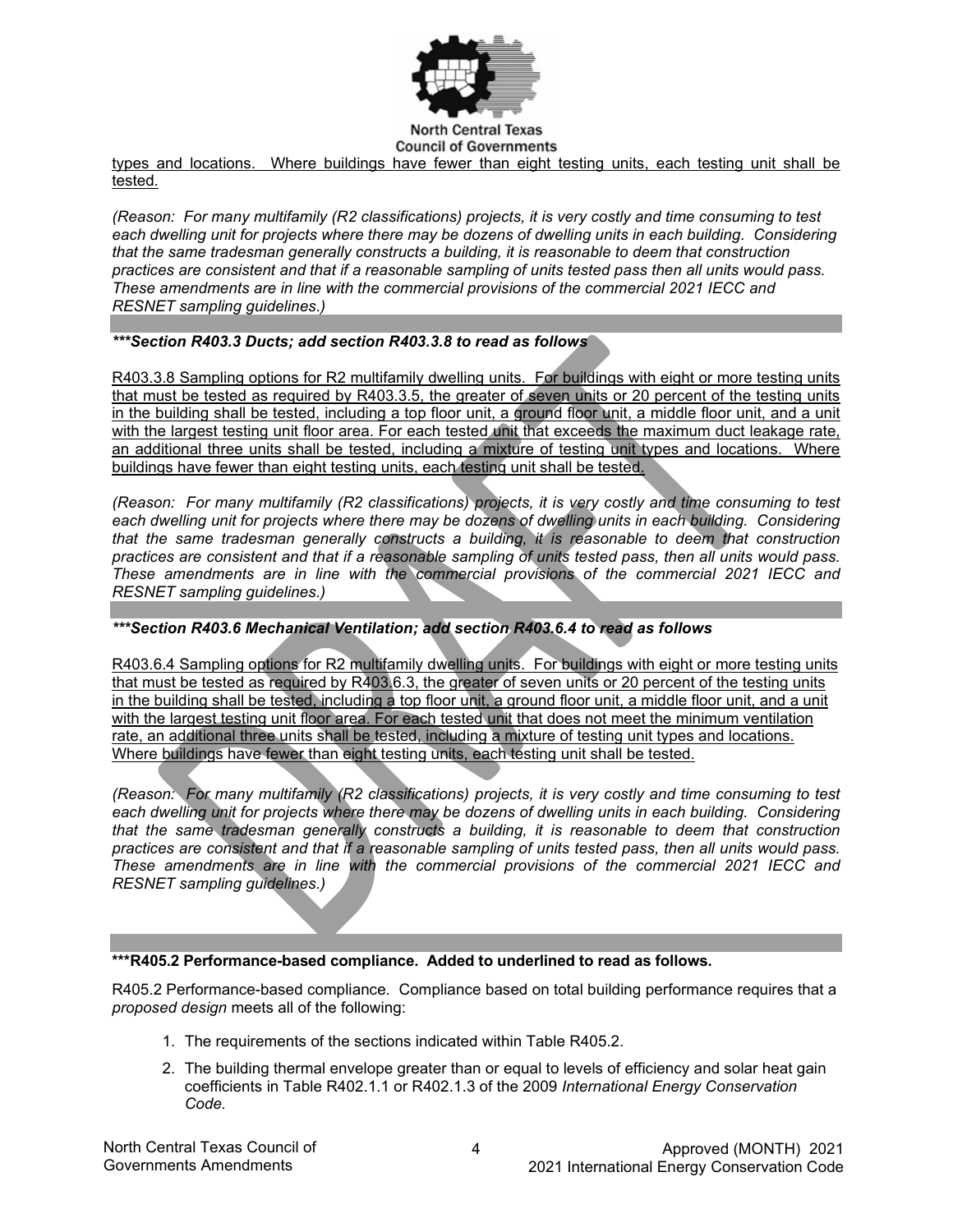

3. An annual energy cost that is less than or equal to the annual energy cost of the 2021 *standard reference design* or 8% less than the annual energy cost of the 2018 *standard reference design.* Energy prices shall be taken from a source *approved* by the *code official,* such as the Department of Energy, Energy Information Administration's State Energy Data System Prices and Expenditures reports. Code officials shall be permitted to require time-ofuse pricing in energy cost calculations.

Exception: The energy use based on source energy expressed in Btu or Btu per square foot of *conditioned floor area* shall be permitted to be substituted for the energy cost. The source energy multiplier for electricity shall be 3.16. The source energy multiplier for fuels other than electricity shall be 1.1.

*(Reason: At the time of the approval of these recommended amendments, software to calculate and show compliance with section R405 of the 2021 IECC was not available. The underlined amendment allows an alternative option to show compliance until software is available.)*

**\*\*\*Section R401.2.5 Additional Energy efficiency;** *deleted in its entirety.*

*(Reason: The deletion is based on the Complexity of the section and lack of tools to verify compliance and due to conflict with HB2439, 86th Regular Session)*

**\*\*\*Section R408 ADDITIONAL EFFICIENCY PACKAGE OPTIONS;** *deleted in its entirety.*

*(Reason: The deletion is based on the omission of R401.2.5 and R408 no longer applies and due to conflict with HB2439, 86th Regular Session.)*

## **\*\*\* Section R402.4.6 Electrical and Communication outlet boxes. Delete after the first sentence to read as follows.**

*\*\*\*R402.4.6 Electrical and communication outlet boxes (air-sealed boxes). Electrical and communication outlet boxes installed in the building thermal envelope shall be sealed to limit air leakage between conditioned and unconditioned spaces. Electrical and communication outlet boxes shall be tested in accordance with NEMA OS 4 , Requirements for Air-Sealed Boxes for Electrical and Communication Applications, and shall have an air leakage rate of not greater than 2.0 cubic feet per minute (0.944 L/s) at a pressure differential of 1.57 psf (75 Pa). Electrical and communication outlet boxes shall be marked "NEMA OS 4" or "OS 4" in accordance with NEMA OS 4. Electrical and communication outlet boxes shall be installed per the manufacturer's instructions and with any supplied components required to achieve compliance with NEMA OS 4.*

*(Reason: Allow for alternatives and avoid requiring proprietaries products.)*

*\*\*\*Section R404.2 Interior Lighting Controls; deleted in its entirety.*

*(Reason: The deletion is to eliminate confusion as the intent does not reflect what is written.)*

*\*\*TABLE R406.4 (N1106.4) MAXIMUM ENERGY RATING INDEX;* **amend to read as follows**:

| <b>MAXIMUM ENERGY RATING INDEX</b> |                            |  |
|------------------------------------|----------------------------|--|
| <b>CLIMATE ZONE</b>                | <b>ENERGY RATING INDEX</b> |  |
|                                    | 52-63                      |  |
|                                    | 52-63                      |  |

# **TABLE R406.4** *(N1106.4)* **<sup>1</sup>**

**1** This table is effective until August 31, 2022.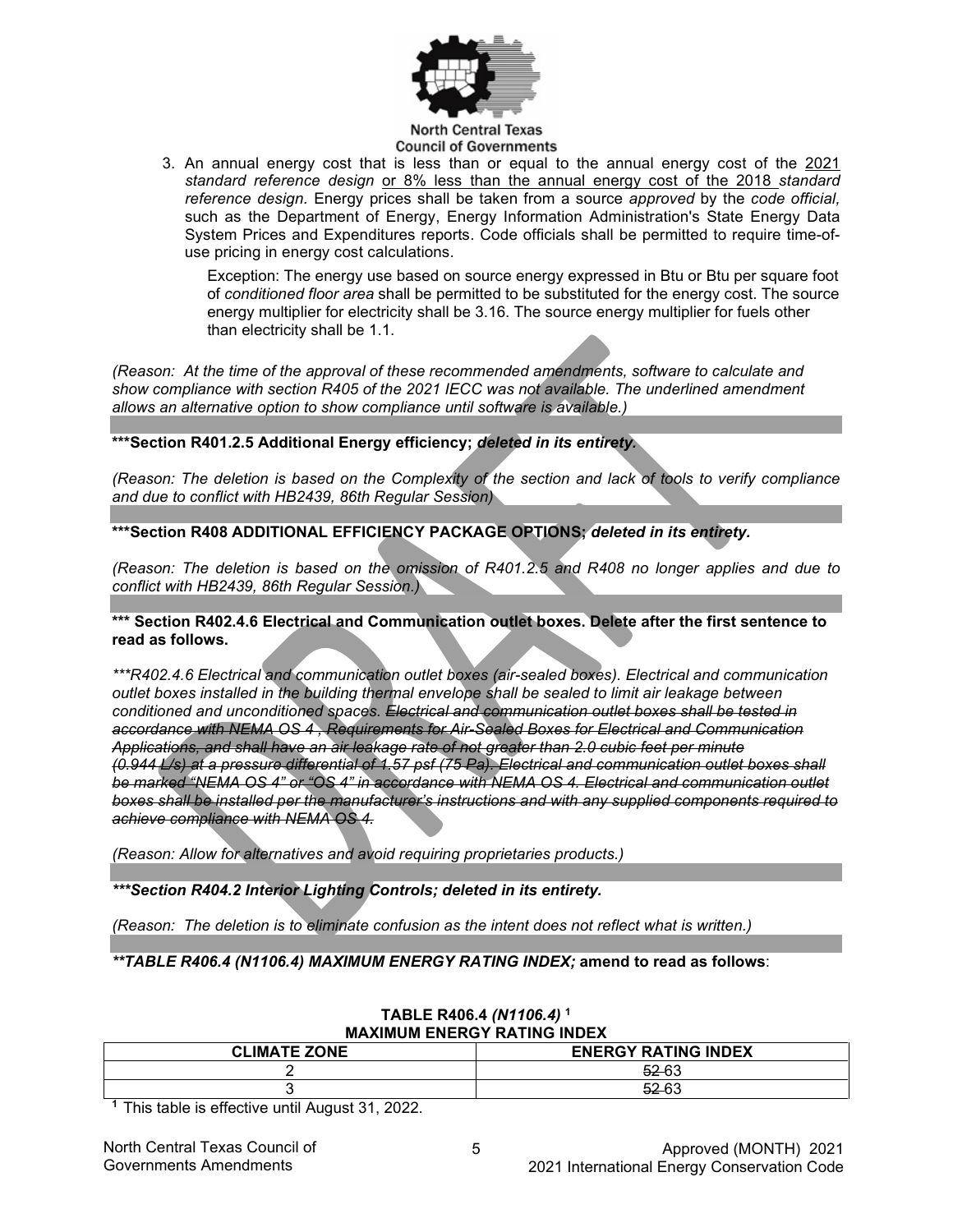

### **TABLE R406.4** *(N1106.4)* **<sup>2</sup> MAXIMUM ENERGY RATING INDEX**

| <b>CLIMATE ZONE</b> | <b>ENERGY RATING INDEX</b> |
|---------------------|----------------------------|
|                     | 52 59                      |
|                     | 512 59                     |

**<sup>2</sup>**The table is effective from September 1, 2022 to August 31, 2025.

## **TABLE R406.4** *(N1106.4)* **<sup>3</sup> MAXIMUM ENERGY RATING INDEX**

| <b>CLIMATE ZONE</b> | <b>ENERGY RATING INDEX</b> |
|---------------------|----------------------------|
|                     | 52 57                      |
|                     | E40E7                      |

**<sup>3</sup>**The table is effective from September 1, 2025 to August 31, 2028.

## **TABLE R406.4** *(N1106.4)* **<sup>3</sup> MAXIMUM ENERGY RATING INDEX**

| <b>CLIMATE ZONE</b> | <b>ENERGY RATING INDEX</b> |
|---------------------|----------------------------|
|                     | 52 55                      |
|                     | 51255<br>ᆎᆇ◡               |

**<sup>4</sup>**This table is effective on or after September 1, 2028.

*(Reason: The tables reflect the values and timetable set forth in HB 3215, 87th Regular Session Codified in Chapter 388 Texas Building Energy Performance Standards: §388.003.)*

*\*\*\*If Appendix RB Solar-Ready Provisions-Detached One- And Two-Family Dwellings and Townhouses is adopted by the municipality the following is recommended.*

*\*\*\*Section RB103.7 Roof load documentation; deleted in its entirety.*

*(Reason: Solar Panels will be nominal additional load based on new construction characteristics.)*

**NOTE : HB 3215 was signed into law by the Governor on June 14, 2021 as part of the** *87th Regular Session Codified in Chapter 388 Texas Building Energy Performance Standards: §388.003 (i), (j), and (k).* HB 3215 now allows a **Home Energy Rating System Index (ex. HERS Index)** utilizing ANSI/RESNET/ICC Standard 301 (as it existed on January 1, 2021) shall be considered in compliance with State law provided that:

- *The single-family residence includes compliance with the Mandatory requirements of 2018 IECC Section R406.2.*
- *The single-family residence includes compliance with Building thermal envelope provisions of Table R402.1.2 or Table R402.1.4 of the 2018 IECC.*
- *The single-family residence uses an energy rating index equal of:*
	- o *For climate zone 2:*